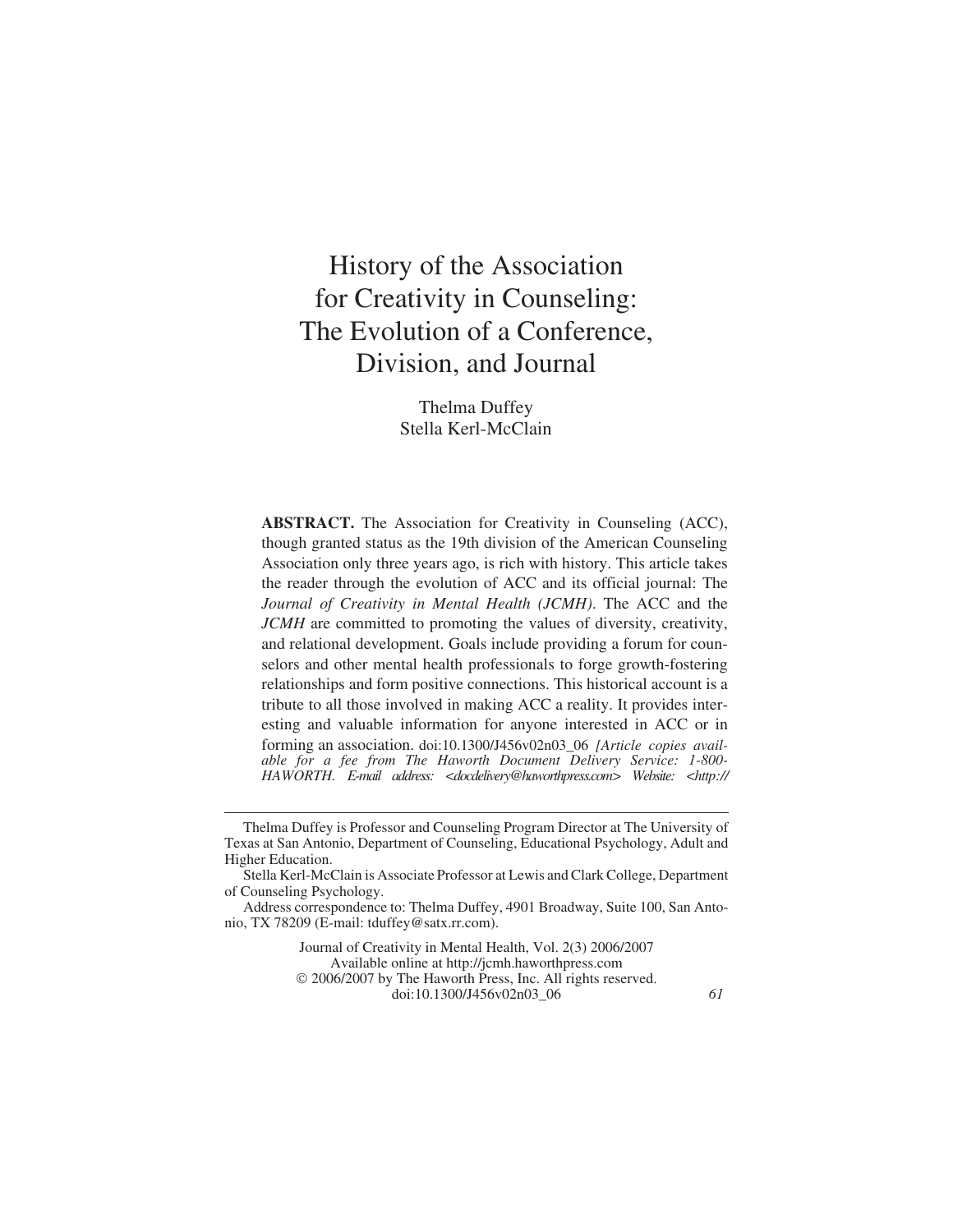#### *62 JOURNAL OF CREATIVITY IN MENTAL HEALTH*

*[www.HaworthPress.com>](http://www.HaworthPress.com) © 2006/2007 by The Haworth Press, Inc. All rights reserved.]*

**KEYWORDS.** Creativity, Association of Creativity in Counseling, *Journal of Creativity in Mental Health*, American Counseling Association, counselors, mental health professionals, professional organization, professional association, division

The academic year was 2003-2004. The setting was a musky, old warehouse situated on a picturesque, hill country campus in central Texas. The counseling faculty had been reassigned to this building while the Education Building was being renovated. Such reassignments are rarely ideal, but this particular move was especially challenging for faculty and students of the counseling program. Not only did the roof leak, the air conditioner malfunction, and the cubicles loudly echo in the temporary building, it was located away from everything that had been familiar. Two of the eight program faculty members were on developmental leave and another faculty member went on maternity leave soon thereafter. The program's longtime Department Chair had assumed a position as Graduate Dean at a university across the country the year before; and even the department's esteemed administrative assistant was housed in another building. This was truly a time of transition.

The Pecos Building, temporary quarters for the counseling program, had facilities for one classroom, so most of the counseling classes were held in other buildings throughout campus that year. The setting was in stark contrast to the Education Building, which had provided a hub or place of meeting for many students and faculty. Given the lack of physical proximity to other faculty and the standard resources, the challenge to maintain and enjoy the usual communication, connection, and good hearted commotion was formidable.

Such disruption can, no doubt, challenge the morale and working order in many institutions. Some would say that the move provided a less than ideal setting to stimulate creativity or promote resourceful action. Still, it was in this setting and under these circumstances that some valuable, creative connections were fostered among students and faculty and that much of the legwork involved in forming the *Association for Creativity in Counseling* (ACC) took place.

I (Thelma) served as Counseling Program Coordinator at the time and had chaired and organized the *Creativity in Psychotherapy Conferences* at the university for several years. The conferences seemed to meet an important need for professionals in the area. Their enthusiasm gave fuel to the idea of expanding the scope of our creative forums to in-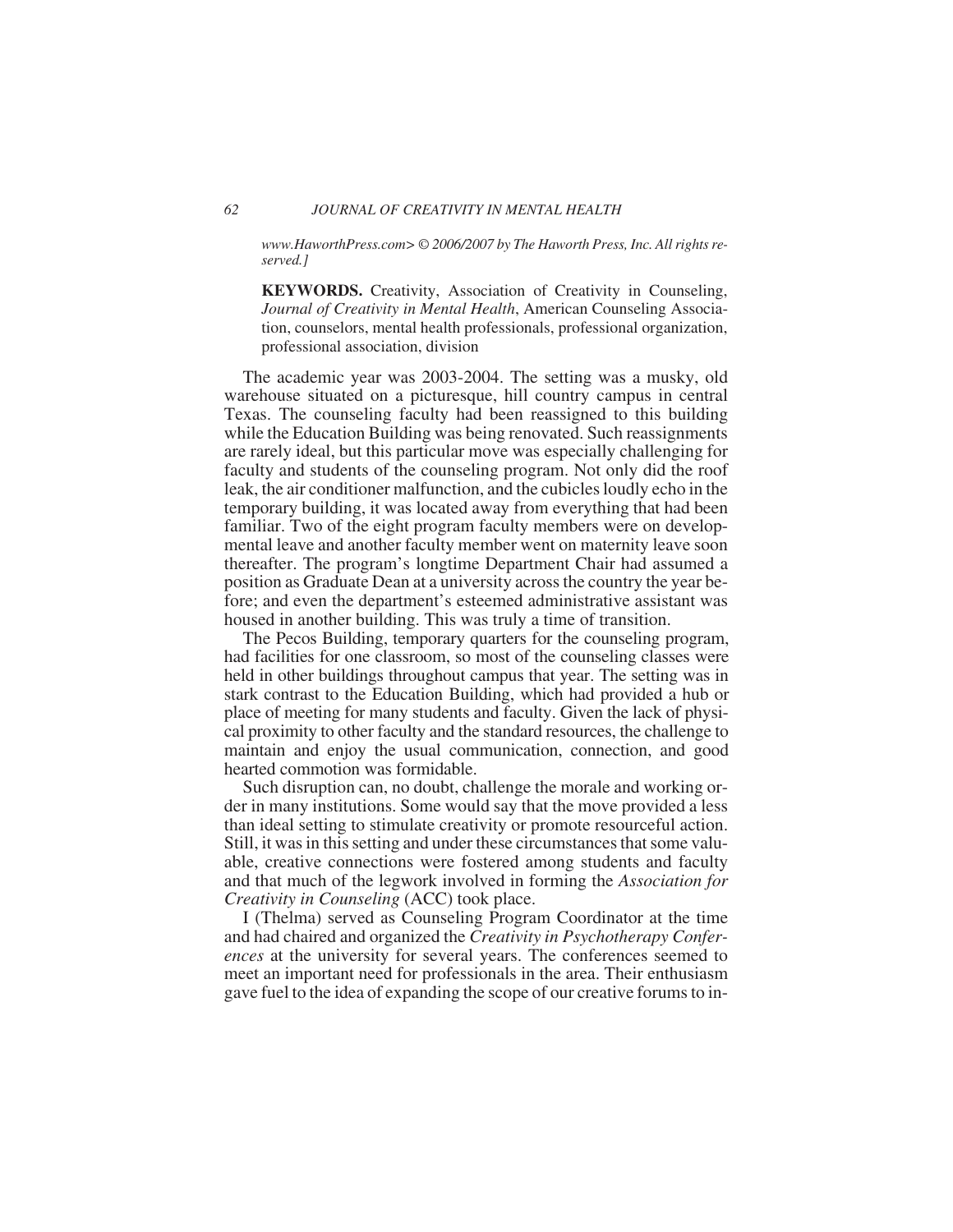clude a journal publication and national participation through our professional organization, The American Counseling Association (ACA).

The dream of forming the Association for Creativity in Counseling had been long-coming. It involved creating a home-base for counselors and other mental health professionals within ACA whose professional focus included creative, diverse, and relational approaches to counseling. As a group, we were also committed to promoting the values of diversity, inclusivity, and relational development. In that spirit, several of the committee members who were psychologists and not current members of ACA, joined ACA to promote the vision of unity and collaboration among mental health professionals.

At the same time, we clearly wanted to assume and support a strong counselor identity within our proposed association. The group met a number of times before deciding on an association name and agreed on the *Association for Creativity in Counseling*. The group also worked diligently to meet the demands of this formidable endeavor.

A mission for the association was that counselors, counselor educators, and counselors in training who shared an interest in creative and innovative therapies would gather to learn from and grow with one another. Our enthusiasm was fueled by the excitement expressed by participants at our creativity conferences.

This effort was designed to create a forum where counselors and counselor educators could come together to celebrate their passion for the creative; a division where music, the media, art, theater, storytelling, and other creative processes could be explored in the service of increasing selfawareness, meaning-making, relational capacities, and conscious change.

Members of the committee who joined us in this project were: Drs. JoLynne Reynolds, Colleen Connolly, Drema Albin, and Christopher Brown. The department awarded JoLynne Reynolds a course release so she could begin securing e-mail addresses of ACA members and start the process of hand typing invitations to prospective members. Colleen Connolly made inquiries into the process involved in becoming a national division and provided context to questions fielded by the committee. I (Stella) initiated the process of writing bylaws for the proposed division and worked with the committee to clarify the bylaws efforts. And I (Thelma) enlisted and organized faculty, student, and administrative support, made phone calls, typed email invitations, and responded to many interested members. Madelyn, my18 year old daughter, helped type invitations to members during her Christmas break, and my father, who was visiting, cheered us on.

Richard Simmons, a philosophy undergraduate student who also served as webmaster, was a tremendous resource for the committee. He spent many hours in the Pecos Building supporting the canvas. Other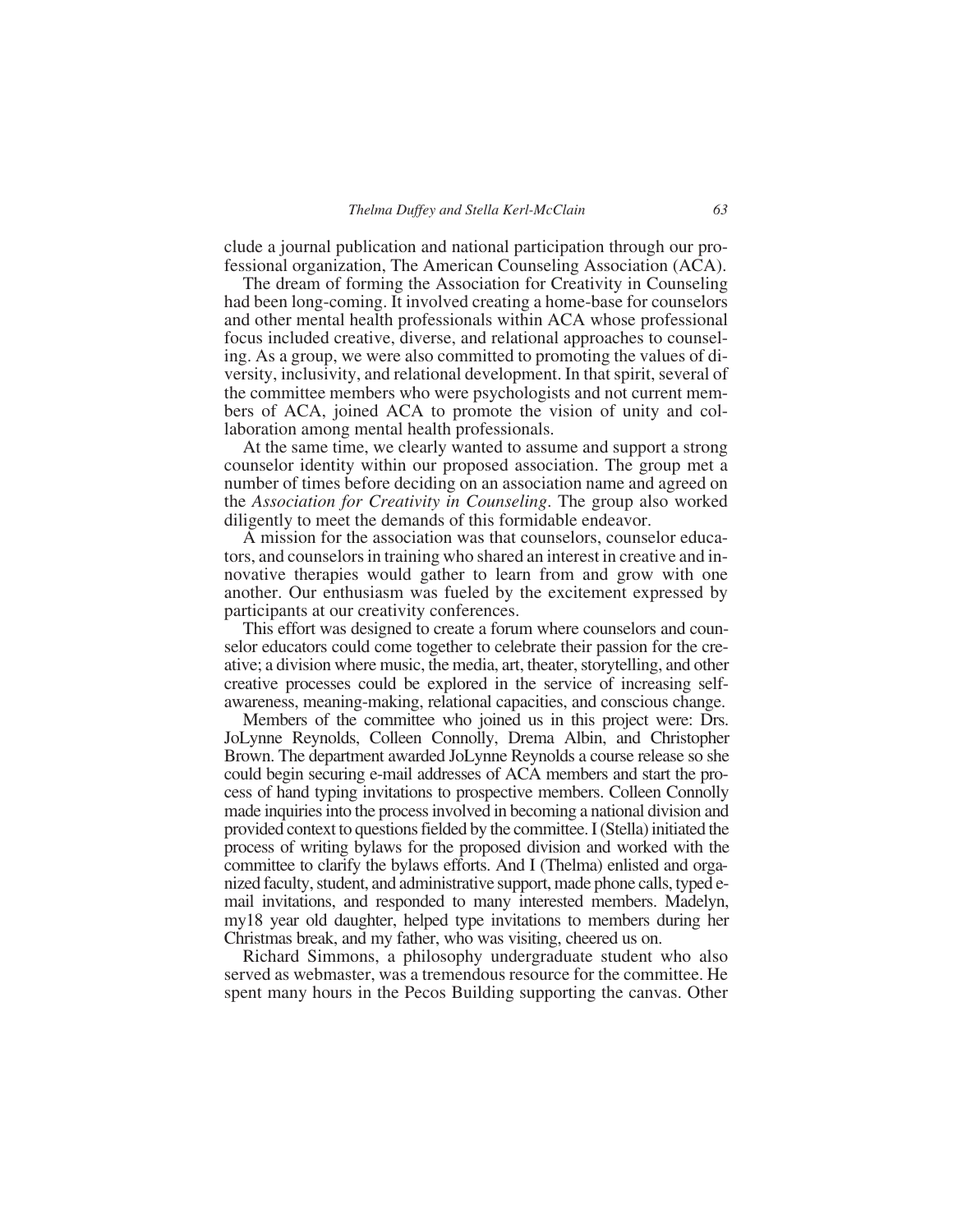graduate students also provided wonderful support. Gene Ashlock was especially supportive and even recruited his wife to help. Victoria Wing, Anne Ghering, Misty Mathis, Jodi Elder, Crystal Blanchard, and other students also helped contact ACA members.

One Friday evening in December, 2003, Richard and I (Thelma) sent electronic invitations to ACA members across the country. Minutes later, we began to receive the first of the over 700 responses that would come in support of ACC. Later, JoLynne Reynolds helped compile the data into a bound notebook to be sent to ACA headquarters. I (Stella) worked on the bylaws draft, while the committee read, reviewed, and revised the information. Soon thereafter we sent the entire application by registered mail to Carol Neiman at ACA headquarters. The effort was synergistic and exceedingly collaborative. It was not long before our dream began to look like it could become a reality.

In April of 2004, after many months of canvassing phone calls, requesting support, and typing e-mail invitations to ACA members, the *Association for Creativity in Counseling* was granted status as an Organizational Affiliate.

We first heard about ACC's approved status at the Kansas City convention when I (Thelma) saw Dr. Sam Gladding, who was President-Elect of the American Counseling Association, walk across the convention hall. With hope and some anxiety, I introduced myself to Dr. Gladding and asked him if he could tell me what the Governing Council vote had been regarding ACC's petition. I'll never forget the warm smile that crossed Sam's face. He congratulated me as he told me that the Governing Council had voted to accept ACC's petition for Organizational Affiliate status. What an exciting moment! And what a warm welcome! I could barely wait to call everyone–everyone had worked so hard. And to be told by Sam, who is such an inspiration as a counselor and voice for creativity; it was simply wonderful!

Five months later, on September 10, 2004, ACC received status as ACA's newest division. ACC celebrated its inaugural launch at the American Counseling Association convention held in Atlanta. Under Sam Gladding's helm, the convention was entitled *Counseling: A Creative Force in the Fabric of Life*.

# *ACC LEADERSHIP*

The founding committee that proposed the successful launching of a creativity division within ACA included: Thelma Duffey, Chair; Stella Kerl McClain; JoLynne Reynolds; Colleen Connolly; Drema Albin;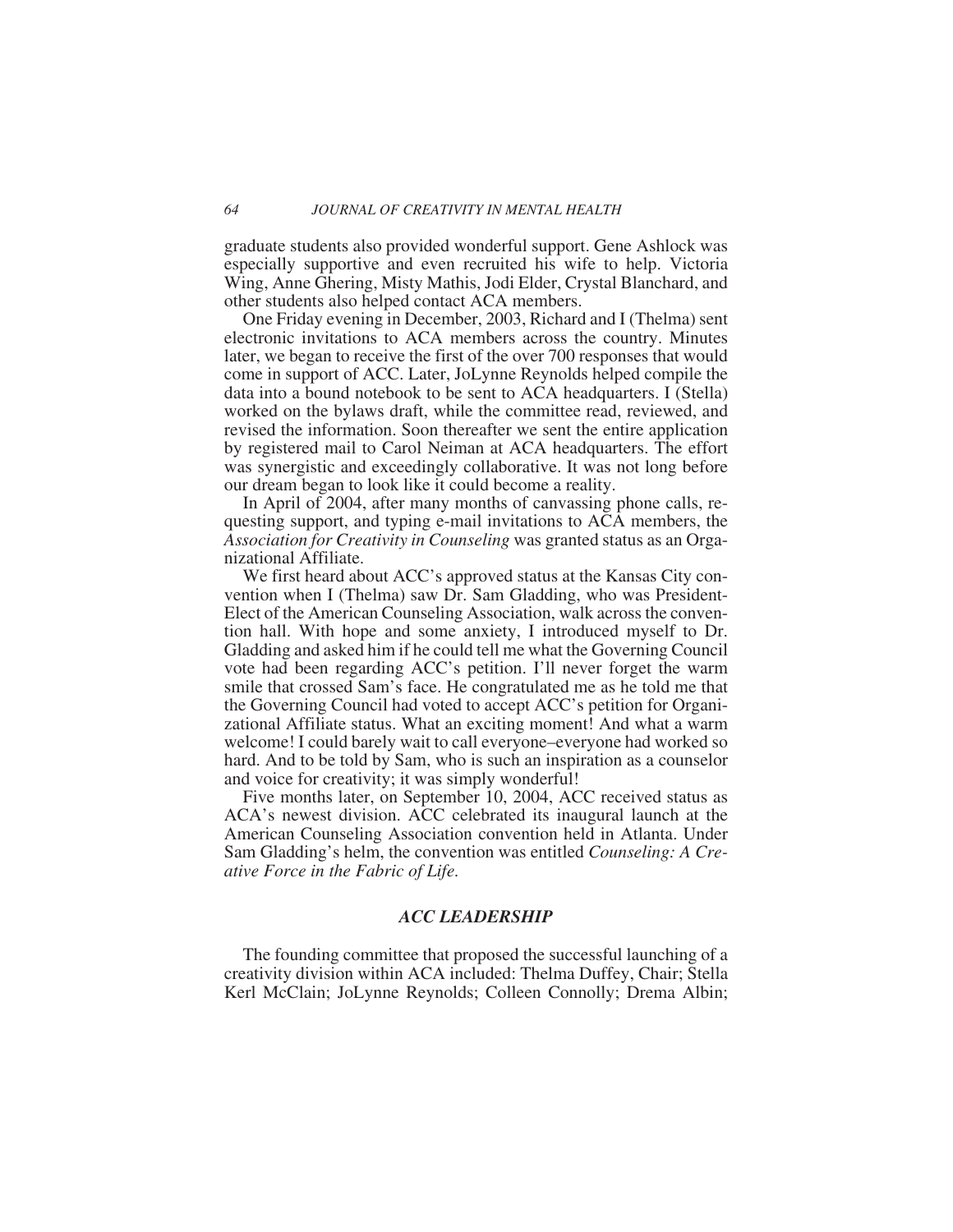and Christopher Brown. This committee worked diligently to meet the requirements for consideration as set forth by The Governing Council of The American Counseling Association. When it came time to organize the official board of directors, several of the steering committee members assumed leadership roles. I (Thelma) agreed to serve as founding President; Drema Albin accepted the position of Treasurer; JoLynne Reynolds assumed the role of Trustee/Historian; and I (Stella) assumed the role of Trustee/Bylaws Chair.

The committee also invited other ACA members who had not been part of the original steering committee into the founding board. Dr. Marcheta Evans was invited to serve as President-elect; Dr. Albert Valadez to serve as ACC's Secretary; and Dr. Dana Comstock, who had participated in the creativity conferences since its inception, to serve as Trustee/Research Chair. Dr. Shane Haberstroh was asked to serve as Media/Technology Chair and Drs. Simone Lambert and Heather Trepal were asked to serve as Co-Membership Chairs. Given the important role that the Governing Council representative plays within ACA, and given the spirit of collaboration with creative arts therapists that we hoped to foster, the committee invited Cathy Malchiodi, active leader in the American Art Therapy Association, to assume this role on our board. Cathy later resigned from her position with ACC after accepting a professional position that would conflict with her ACC service efforts. Dr. Heather Trepal subsequently assumed the Governing Council role.

# *ACC VISIONS FOR MEMBERSHIP*

The steering committee that worked toward establishing ACC as a division within ACA had very specific hopes for the ACC membership. These were reflected in the words used in the association name. The committee intently chose to use the word "creativity" because it is a broad term that encourages diversity in its membership. It chose the word "counseling" because it reflects the association's professional identity and promotes the efforts of our professional organization. More specifically, the committee hoped the membership would include counselors and other mental health professionals working from a wide range of professional perspectives that value creative, relational, and complementary therapies. We anticipated that members would forge growthfostering relationships and form positive connections through this forum. Our vision was to be inclusive; this vision remains strong.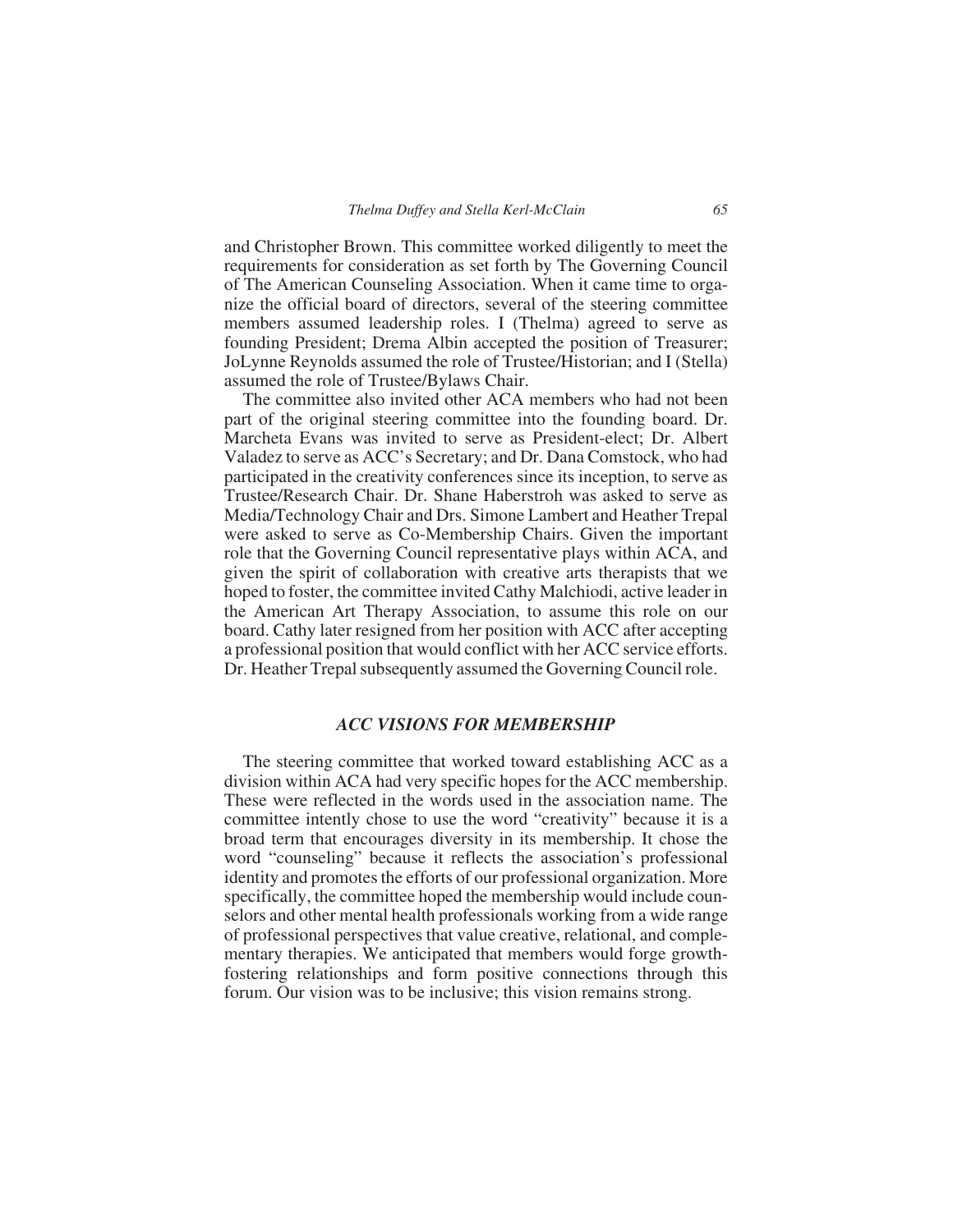#### *66 JOURNAL OF CREATIVITY IN MENTAL HEALTH*

ACC members include mental health and community agency counselors, private practitioners, counselor educators, school counselors, students, retired counselors, psychologists, and professionals new to the counseling field. Some ACC members also hold licensure/certification in the creative arts, including art, music, play, and dance, or other advanced specialties in creative and complementary therapies such as EMDR, hypnosis, and TFT, to name a few.

## *A CREATIVITY CONFERENCE IN PROCESS*

One benefit that the ACC leadership initiated on behalf of its membership was structuring ACC's collaboration with the already existing *Dr. Lesley Jones Creativity in Psychotherapy Conference.* Our vision was that the conference, which had established roots in Texas, could serve the membership of ACC.

The conference history is an interesting one. A small, creative arts conference was held at the Texas State campus in 1997. When Dr. Joyce Kutcher, the professor responsible for organizing the conference left the university that year, I (Thelma) assumed responsibility for organizing a similar, but more diverse effort the following year. With a limited budget, we recruited members of the faculty to participate in the conference planning and together we defined the scope of the new conference. Members of this committee included Drs. Lesley Jones, John Garcia, Colleen Connolly, Stella Kerl, JoLynne Reynolds, Christopher Brown, and Drema Albin. In 2001, the conference was renamed in memory of Dr. Lesley Jones, beloved and enthusiastic colleague, mentor, and friend.

## *A JOURNAL'S BIRTH*

Prior to establishing the division, and with the conference serving as a catalyst, John Garcia and I (Thelma) investigated ways of founding a creativity-focused journal. We discussed creating a journal that would serve as a consolidated reference source for academicians and clinicians, while promoting standards of practice for professionals using creative, diverse, and relational approaches in counseling, psychotherapy, and mental health practice. We were granted seed money and assigned a graduate assistant to help create proposals and contact pub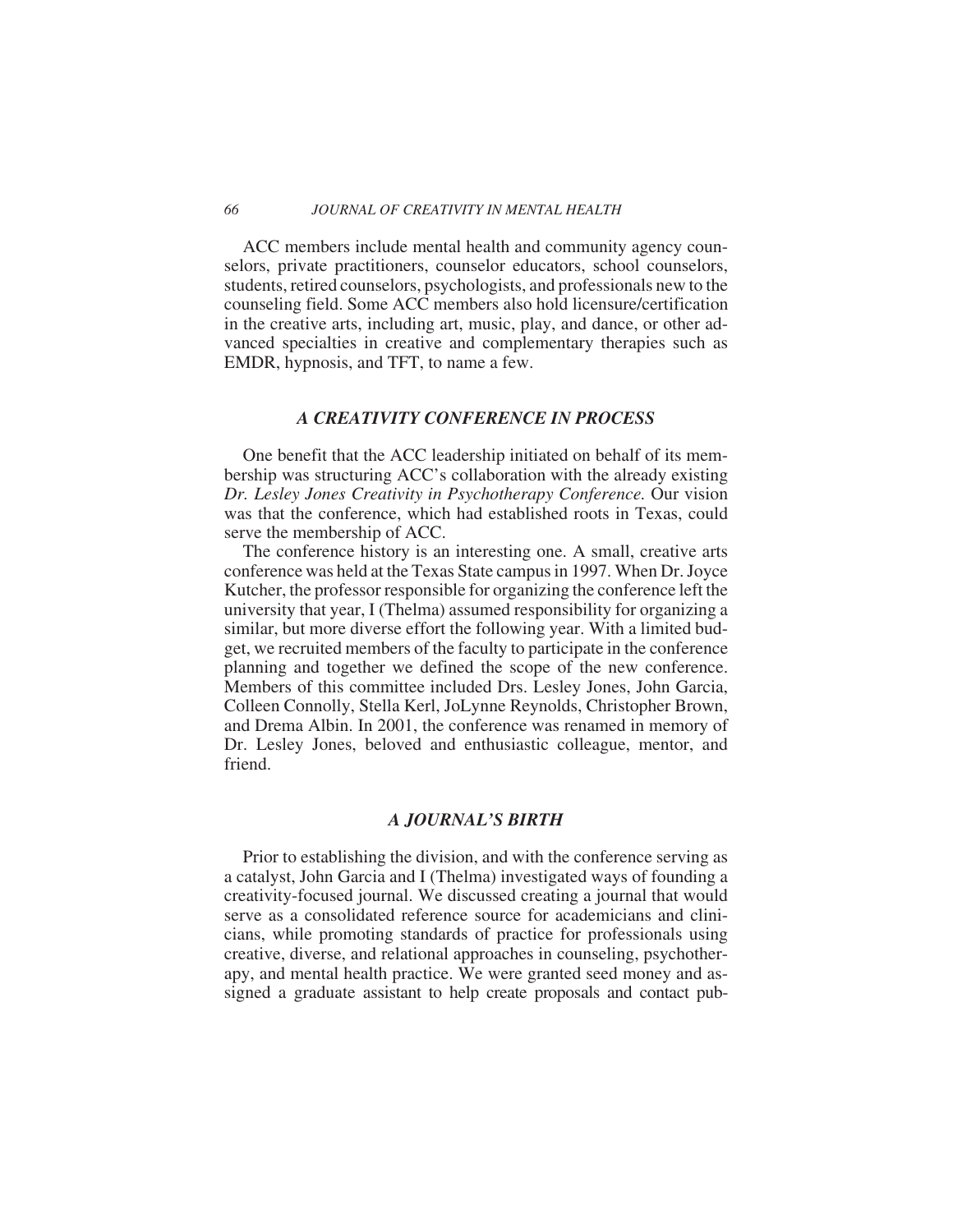lishers. We then began the long and involved process of founding a scholarly journal.

Soon thereafter, we began negotiations with The Haworth Press, Inc., a leading publisher of scholarly and professional books and journals. We discussed at length the scope and possible titles for the proposed journal. We also discussed our desire for the journal to include themes of inclusively and diversity, while engendering a spirit of connection and collaboration within the field of counseling and psychotherapy.

A specific journal goal was to represent the creative endeavors of diverse mental health professionals, including counselors, psychologists, social workers, expressive therapists, school counselors, psychoanalysts, and others. After some discussion, the journal title was decided: *Journal of Creativity in Mental Health.*John serves on the *JCMH* Editorial Board and I serve as Founding Editor. The journal debuted in the Spring of 2006.

# *ACC: THE 19TH DIVISION OF THE AMERICAN COUNSELING ASSOCIATION*

*The Association for Creativity in Counseling* is now proudly a national division within an esteemed and established body of professionals. In addition, the *Journal of Creativity in Mental Health* is the official journal for the *Association for Creativity in Counseling*. Consistent with the spirit first engendered in our early conference discussions, and consistent with the writings and leadership of Sam Gladding on creativity in counseling, the goals for the association, conference, and the journal are to provide a place of dialogue and an opportunity for colleagues interested in using innovative and creative mediums within clinical practice to share, learn, and grow with each other.

No doubt, ACC's history reflects a vision, a mission, and a tenacity that fosters innovative action in the service of facilitating deepened awareness and growth-fostering connections. The charter organizers purport that it is only with that spirit in mind that ACC can best prosper and that the ACC mission can reach its greatest heights.

### *THE FIRST YEAR*

Our goals for the first year were to create an infrastructure for the association and begin the process of establishing relationships with our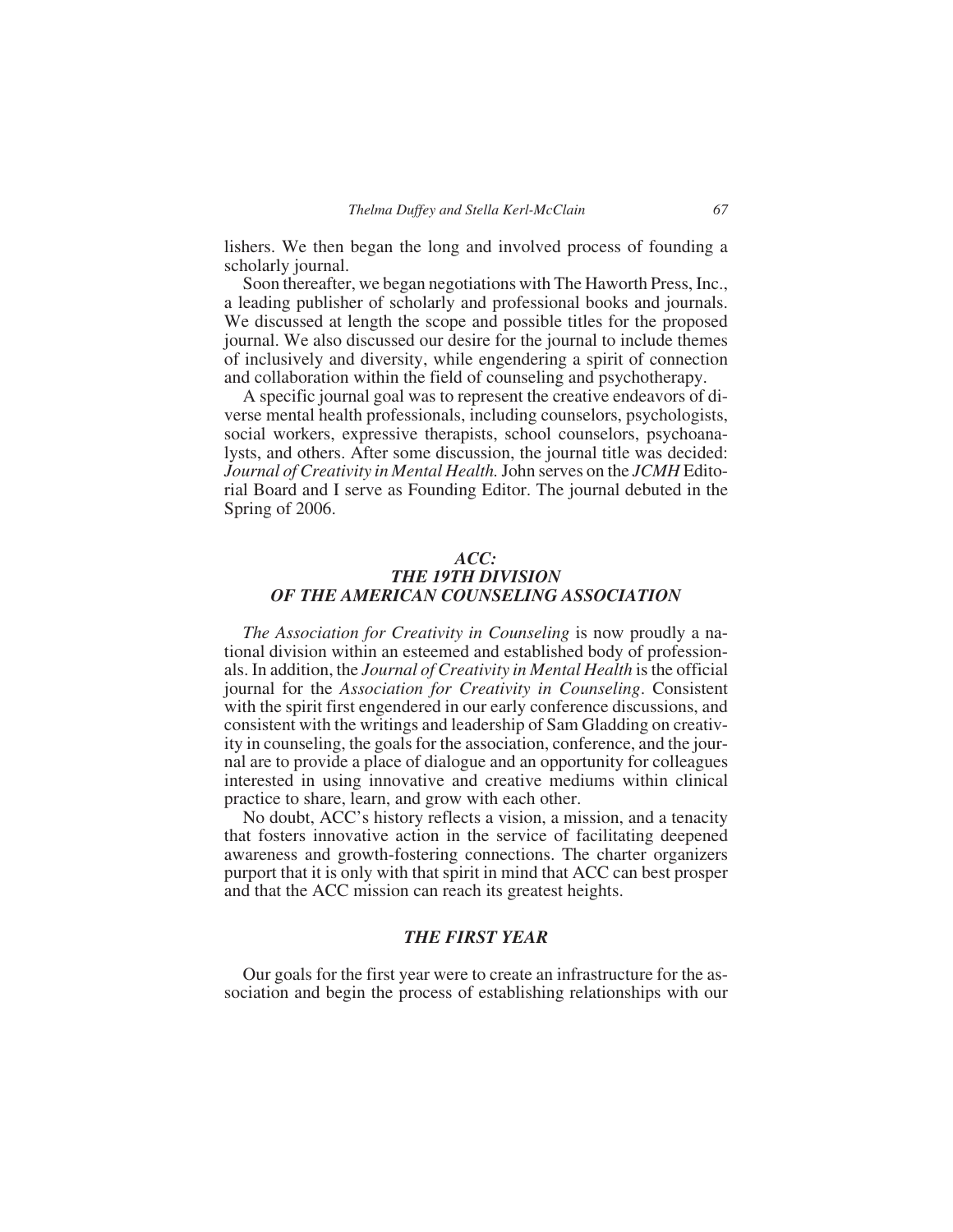ACC colleagues. For several months, we worked closely with Rich Yep and the ACA staff to bring ACC into the mainstream of ACA communication and literature. The task involved including ACC in existing brochures, literature, and the website. We also worked with the Member Services Representatives to provide easy access for members who wanted to learn about and join ACC. Rich Yep, Carol Neiman, Mary Janicke, and Jacki Walker supported these efforts. I (Thelma) also communicated regularly with Mary Griffith, who provided helpful statistics and membership information. Fredericka Baker served as division liaison and was available for mentoring.

Within the first month of our charter, ACC established its own website. I (Thelma) began the process by perusing other websites and collecting information that could be useful for members; organized information related to bylaws, goals, conferences, resources, and the journal. We downloaded pictures from our creativity conferences and included them as a historical frame for this work. We also solicited help from creative art therapists so we could accurately include these professional resources and information for our membership. Another immediate goal was to provide a contact person for membership needs. Simone Lambert served as Membership Chair.

One month after its inception, the leadership met to discuss how we could best serve the ACC membership. Shane Haberstroh agreed to serve as Media Chair and Webmaster. With advancements in technology, we wanted to create a user-friendly mode of communication that would provide members with creative resources and member information. Shane assumed responsibility for sending blast e-mails to the membership and members were invited to send any inquiries about postings his way. Heather Trepal agreed to serve as Co-Membership Chair and created welcoming letters that would be sent out to new members. In these letters we invited member participation and contact information for existing committees.

Albert Valadez, as ACC Secretary, agreed to spearhead the newsletter process, and JoLynne Reynolds agreed to serve as Historian. Dana Comstock agreed to lead the Research/Interest Network committee and I (Stella) maintained my role as Bylaws Committee chair. I (Thelma) agreed to continue my role as chair of the Creativity Conference that was scheduled for February and Cathy Malchiodi agreed to look into holding a Silent Auction at the upcoming ACA convention. The plan was in place and ACC had much to look forward to.

Four months later, ACC successfully co-sponsored the Dr. Lesley Jones Creativity in Psychotherapy Conference with The University of Texas at San Antonio and Texas State University. St. Mary's University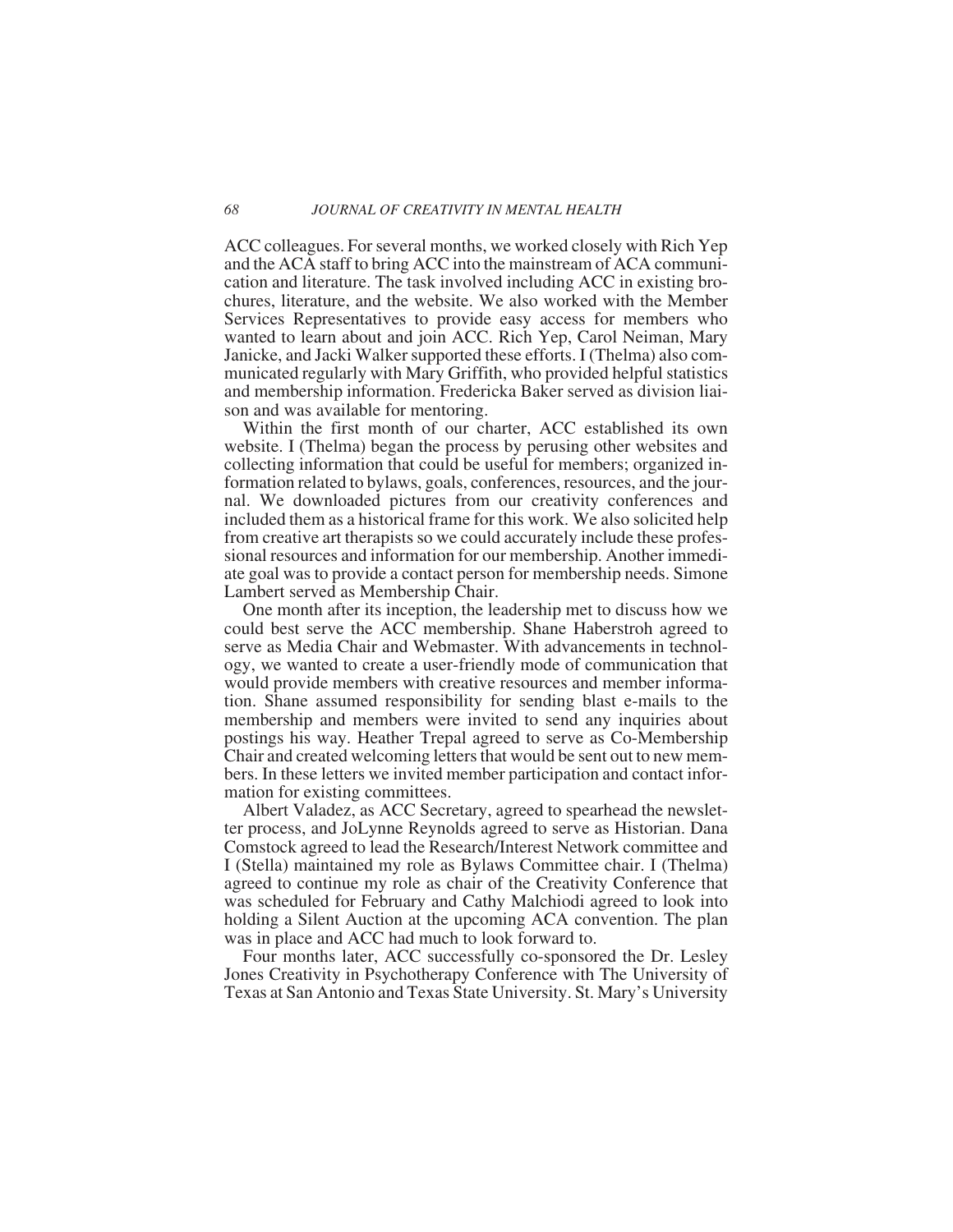sponsored the Welcoming Reception at Oak Hills Country Club and the pre-conference workshop featuring Amy Banks, MD Ed Jacobs, PhD, invested in ACC's launch by contributing to its pre-conference program. Over 350 participants attended.

One month later, the ACC board disseminated its first newsletter, held a Town Hall meeting at the ACA Convention in Atlanta, and met with ACC members across the country to discuss the history of ACC and its future direction. ACC also provided a booth for member information and communication and hosted a well-attended reception in Atlanta. The year was a fruitful, albeit, busy one for ACC.

#### *THE SECOND YEAR*

One month after we began this term, tragedy struck our country. Hurricane Katrina brought destruction and carnage to New Orleans and the surrounding area. A number of ACC Board members joined in relief efforts and encouraged ACC members throughout the country to contribute their time and professional gifts toward this worthy cause. No doubt, this emergency took precedence over other logistical goals that the leadership had in place and consumed the minds and hearts of all those who witnessed such pervasive grief.

We included information on Katrina on our website and soon thereafter began the process of updating the website, consistent to plan. Accordingly, Dana Comstock and her committee disseminated a survey on member interest and posted a list of practitioners who were willing to add their names to the ACC counselor contact list. Heather Trepal and her committee created membership certificates. I (Thelma) began to compile a Procedures Manual for the leadership, wrote a series of ACC related news items for Counseling Today, and worked with ACA staff on membership needs as they arose.

JCMH was officially launched in April of 2006 and we published four issues of the journal. Additionally, ACC hosted a number of activities at the ACA convention in Montreal during March 30-April 5, including a board meeting, business meeting, booth participation, and a reception co-hosted with the Association for Counselor Education and Supervision (ACES).

## *THE THIRD YEAR*

ACC participated in the ACA convention in a number of ways. Marcheta Evans led the Business Meeting, Gwen Louden-Gerber orga-